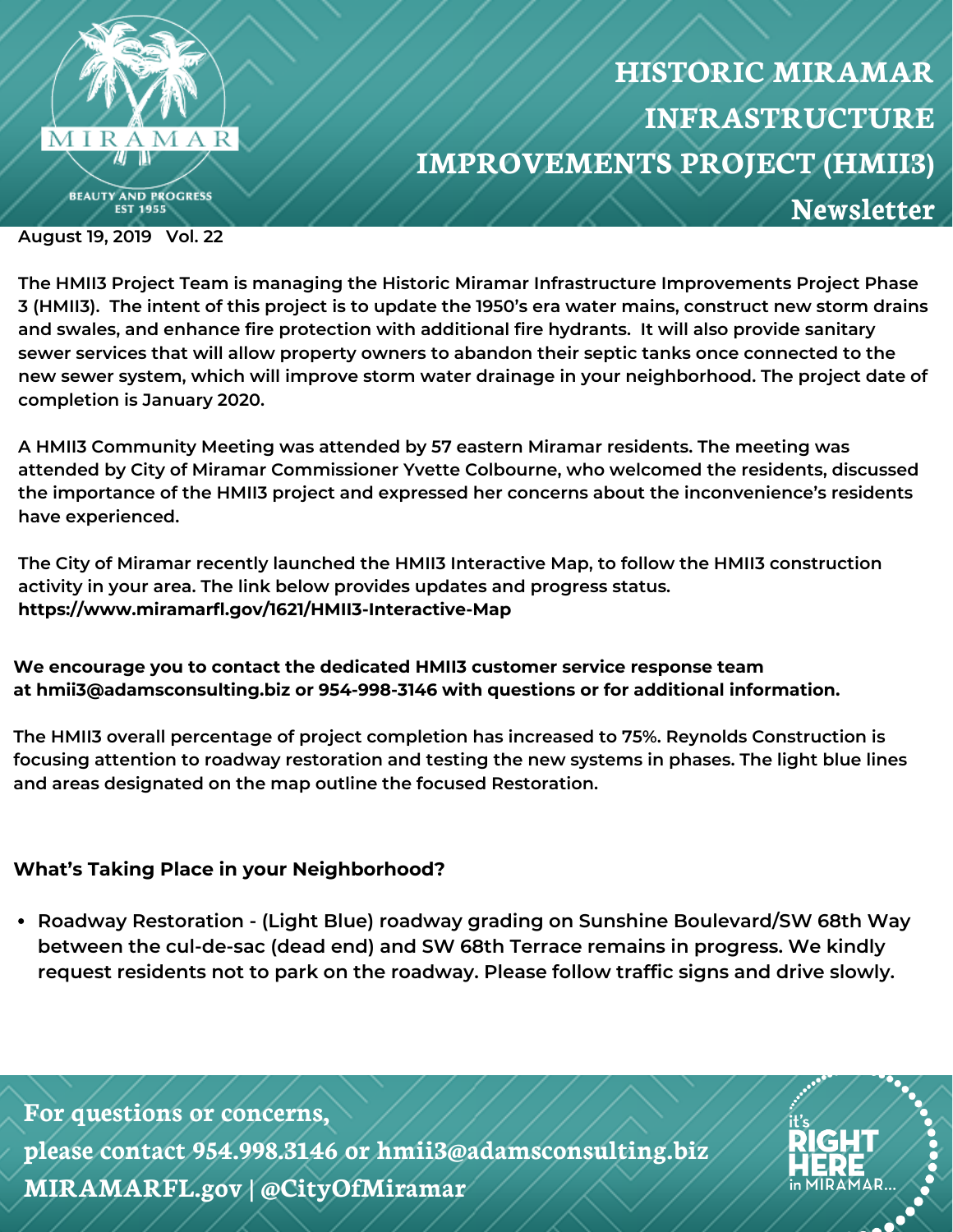

**IRAMAR** 

- **Roadway Restoration - (Light Blue) construction of asphalt driveways and swales from SW 20th Street to SW 68th Terrace between Sunshine Boulevard to SW 68th Avenue remains in progress. Please follow traffic signs and drive slowly.**
- **Roadway Restoration - (Light Blue) Stamped concrete driveways will be restored on Sunshine Boulevard north of SW 20th Court. Please do not park in your driveways beginning Monday August 19, 2019.**
- **Roadway Restoration - (Light Blue) roadway grading and paving on SW 67th Terrace from SW 21st Street to SW 23rd Street remains in progress. No parking on the roadway. Please follow traffic signs and drive slowly.**
- **Roadway Restoration - (Light Blue) roadway grading on SW 23rd Street from SW 66th Avenue to SW 64th Avenue remains in progress. Please follow traffic signs and drive slowly.**
- **Dewatering remains in progress and is required until testing is completed. The dewatering equipment is required along SW 25th Street. Weather permitting testing is expected until September 1, 2019.**
- **Sanitary Sewer - (Green) lines are being installed along SW 18th Street between SW 64th Avenue to SW 66th Avenue remains in progress. Please no parking on curbsides.**
- **Water Main Construction - (Dark Blue) construction of thewater services and installation of sanitary sewer laterals - (Green Dashed Line) along SW 19th Street between SW 64th Avenue to SW 66th Avenue remains in progress. Please no parking on curbsides.**
- **Water main Construction - (Dark Blue) water main line construction on SW 64th Avenue from Pembroke Road going south to SW 24st Street remains in progress.**
- **Water service installation - (Dark Blue) SW 20th Street, SW 20th Court and SW 21st Street between SW 66th Avenue and SW 64th Avenue remains in progress.**

## **For questions or concerns,**

**please contact 954.998.3146 or hmii3@adamsconsulting.biz MIRAMARFL.gov | @CityOfMiramar**